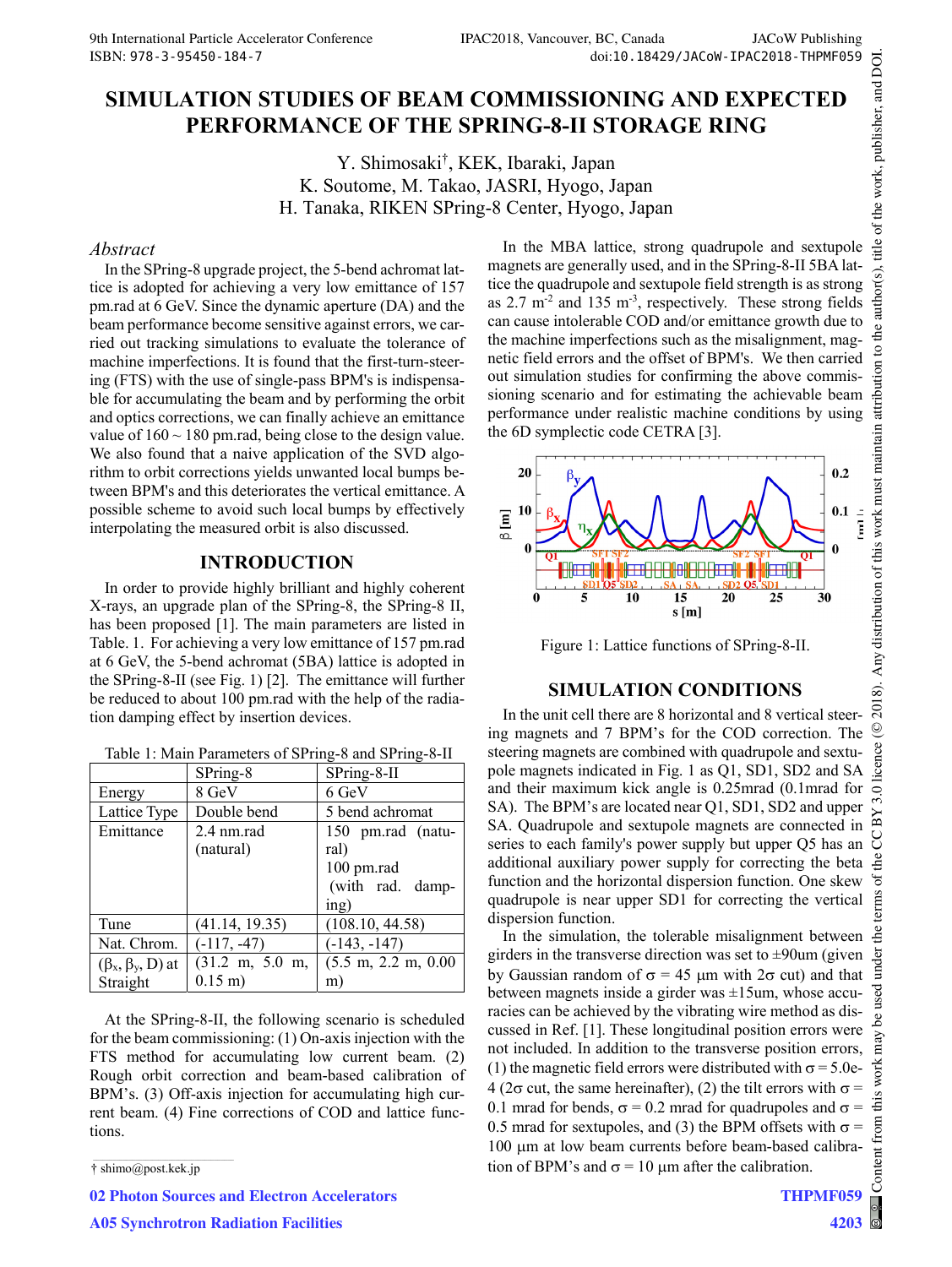## **FIRST TURN STEERING SCHEME**

publisher, and DOI. The strong quadrupole and sextupole magnets are used in the 5BA lattice, so that the impact of these misalignment is not negligible. This means that, at the first stage of the work. beam commissioning, the beam cannot be stored without the help of steering magnets. For storing the beam, the FTS method will be adopted with the use of single-pass BPM's. The procedures are as follows: (1) calculate the response matrix between the single particle trajectory at the BPM's, not the COD, and the kick of the steering magnets, and (2) correct the injection oscillation by using this response matrix with the SVD method.

The results are shown in Fig. 2, where the initial position and angle errors of the injected beam were taken into account shot-by-shot by randomly distributing the errors with  $\sigma$  = 100 µm and 10µ rad in the transverse direction and  $\sigma$  = 0.1% in the longitudinal  $(\Delta p / p)$  direction. In addition, the BPM offset was set to  $\sigma = 100 \mu m$  at this time. When the initial steering kicks are set to be zero, the beam is lost within the first turn. By applying the FTS method, the amplitude of the injection oscillation is damped and the beam survives until the second turn. The electron can be stored after repeating the second correction. The on-momentum DA after the FTS corrections is shown in Fig. 3, where the nominal COD correction was not yet applied here. Since for the off-axis injection the beam is injected at around  $x =$ -2 mm, we can expect from Fig. 3 that a high current beam can be accumulated in the ring with the nominal off-axis injection scheme.



Figure 2: Trajectory of injected beam.





We then carried out simulation studies for checking achievable beam performances by preparing 625 ring models with machine imperfections mentioned before and doing fine corrections of COD, tunes, lattice functions, etc. The BPM's are assumed to be well calibrated by using a stored beam and in simulations we distributed random offset values with  $\sigma = 10$  um.

After the fine corrections, the remanent of the COD becomes about 30  $\mu$ m (RMS) in both horizontal and vertical under the limitation of kick angle as mentioned before. We plotted the evaluated emittance in Fig.4. The achievable horizontal emittance is  $160 \sim 180$  pm.rad and its median is 163 pm.rad, and the median of the beta-modulation is 1.9 % and that of the dispersion-modulation is 3.1 mm. The medians of the emittance, the beta-modulation and the dispersion-modulation in the vertical are 0.45 pm.rad, 2.4 % and 0.7 mm, respectively. For achieving the emittance of Fig. 4, the required strength of the auxiliary quadrupole is  $0.0021$  m<sup>-1</sup> (RMS) and that of the skew quadrupole is  $0.0019$  m<sup>-1</sup> (RMS), both being sufficiently weak and less than a few percent of main quadrupole strengths. The vertical emittance in Fig.4 is small enough from a viewpoint of the Touschek beam lifetime, so that the required strength of skew quadrupole magnets can be relaxed from that of Fig. 5.

The on-momentum dynamic aperture after the fine corrections is shown in Fig. 6. In comparison with Fig. 3, the stable area is clearly enlarged.



Figure 4: Emittance with machine imperfections.



Figure 5: The auxiliary and the skew quadrupole fields.

**02 Photon Sources and Electron Accelerators A05 Synchrotron Radiation Facilities**

**THPMF059**